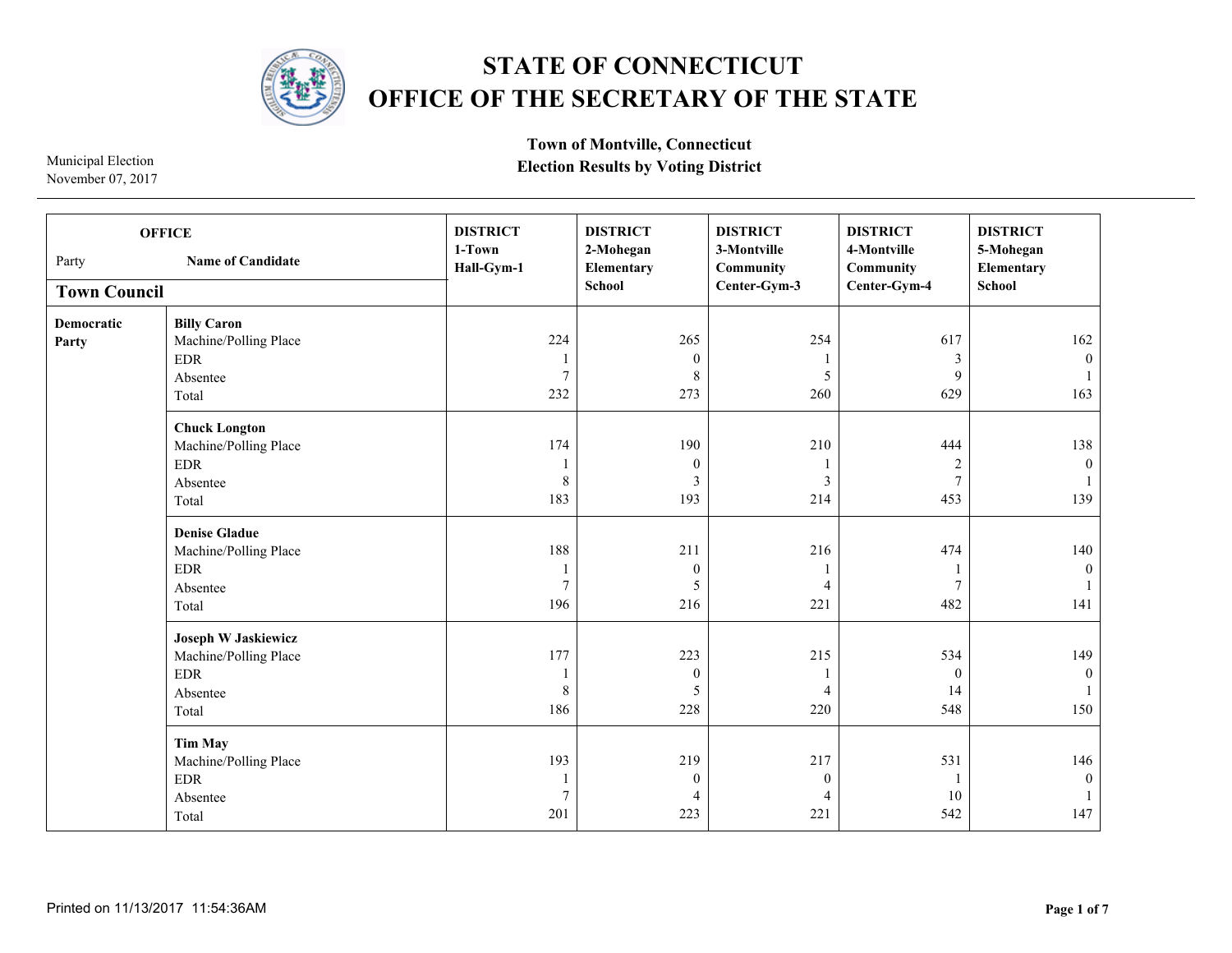| <b>DISTRICT</b><br>Grand<br>6-Town<br><b>Total</b> for<br>Hall-Gym-6<br><b>Town</b> |                |
|-------------------------------------------------------------------------------------|----------------|
|                                                                                     |                |
| 142<br>1,664                                                                        |                |
| $\mathbf{1}$                                                                        | 6              |
| $\overline{4}$                                                                      | 34             |
| 147<br>1,704                                                                        |                |
|                                                                                     |                |
| 102<br>1,258                                                                        |                |
| $\frac{2}{3}$                                                                       | 6              |
|                                                                                     | 25             |
| 107<br>1,289                                                                        |                |
|                                                                                     |                |
| 110<br>1,339                                                                        |                |
| $\frac{2}{4}$                                                                       | 5              |
|                                                                                     | 28             |
| 116<br>1,372                                                                        |                |
|                                                                                     |                |
| 125<br>1,423                                                                        |                |
| $\frac{2}{4}$                                                                       | $\overline{4}$ |
|                                                                                     | 36             |
| 131<br>1,463                                                                        |                |
|                                                                                     |                |
| 120<br>1,426                                                                        |                |
| 1                                                                                   | 3              |
| $\overline{4}$                                                                      | 30             |
| 1,459<br>125                                                                        |                |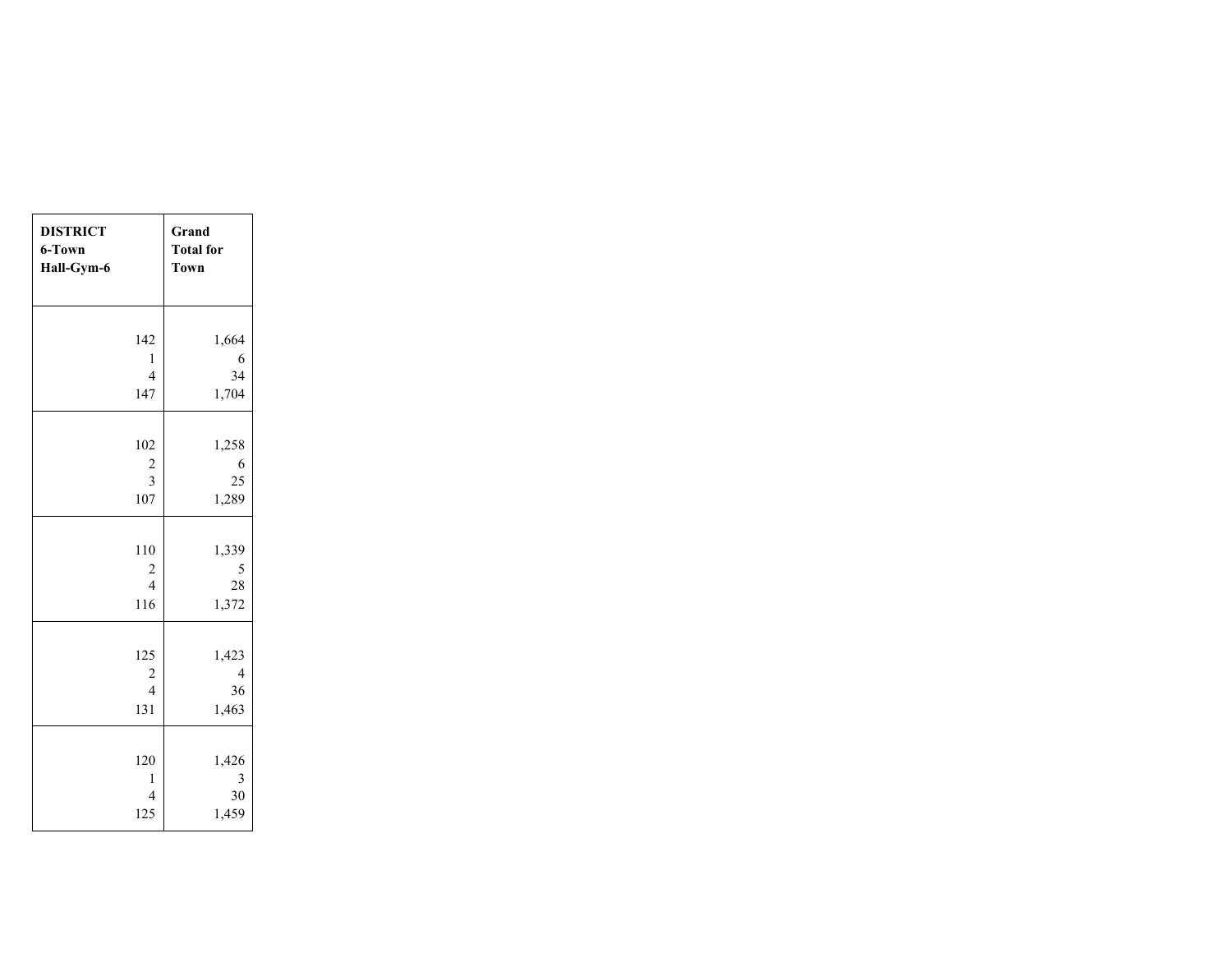|                     |                                                                                                          | <b>DISTRICT</b><br>1-Town<br>Hall-Gym-1          | <b>DISTRICT</b><br>2-Mohegan<br>Elementary<br><b>School</b> | <b>DISTRICT</b><br>3-Montville<br>Community<br>Center-Gym-3 | <b>DISTRICT</b><br>4-Montville<br>Community<br>Center-Gym-4 | <b>DISTRICT</b><br>5-Mohegan<br>Elementary<br>School |
|---------------------|----------------------------------------------------------------------------------------------------------|--------------------------------------------------|-------------------------------------------------------------|-------------------------------------------------------------|-------------------------------------------------------------|------------------------------------------------------|
| Republican<br>Party | <b>James Andriote</b><br>Machine/Polling Place<br>$\rm EDR$<br>Absentee<br>Total                         | 209<br>$\boldsymbol{0}$<br>4<br>213              | 240<br>5<br>246                                             | 215<br>$\mathbf{1}$<br>$\overline{1}$<br>217                | 534<br>$\overline{2}$<br>11<br>547                          | 144<br>$\boldsymbol{0}$<br>2<br>146                  |
|                     | <b>Jeff Rogers</b><br>Machine/Polling Place<br>$\rm EDR$<br>Absentee<br>Total                            | 215<br>$\boldsymbol{0}$<br>3<br>218              | 229<br>1<br>5<br>235                                        | 228<br>-1<br>$\mathfrak{Z}$<br>232                          | 538<br>3<br>16<br>557                                       | 123<br>$\boldsymbol{0}$<br>$\overline{2}$<br>125     |
|                     | Joseph Rogulski<br>Machine/Polling Place<br><b>EDR</b><br>Absentee<br>Total                              | 224<br>1<br>$\overline{2}$<br>227                | 251<br>$\mathbf{1}$<br>6<br>258                             | 234<br>$\sqrt{2}$<br>$\overline{2}$<br>238                  | 586<br>$\mathfrak{Z}$<br>12<br>601                          | 126<br>$\boldsymbol{0}$<br>2<br>128                  |
|                     | <b>Kathleen H Pollard</b><br>Machine/Polling Place<br>$\ensuremath{\mathrm{EDR}}$<br>Absentee<br>Total   | 262<br>$\boldsymbol{0}$<br>6<br>268              | 283<br>1<br>$\boldsymbol{7}$<br>291                         | 261<br>$\sqrt{2}$<br>$\sqrt{2}$<br>265                      | 648<br>3<br>13<br>664                                       | 163<br>$\mathbf{0}$<br>$\overline{c}$<br>165         |
|                     | <b>Raymond W Coggeshall</b><br>Machine/Polling Place<br>$\ensuremath{\mathrm{EDR}}$<br>Absentee<br>Total | 204<br>$\boldsymbol{0}$<br>3<br>207              | 240<br>1<br>$\tau$<br>248                                   | 202<br>$\sqrt{2}$<br>1<br>205                               | 551<br>$\mathfrak{Z}$<br>13<br>567                          | 132<br>$\mathbf{0}$<br>2<br>134                      |
|                     | <b>Tom McNally</b><br>Machine/Polling Place<br><b>EDR</b><br>Absentee<br>Total                           | 218<br>$\boldsymbol{0}$<br>4<br>$222\,$          | 224<br>1<br>$\overline{4}$<br>229                           | 216<br>$\mathbf{1}$<br>$\mathbf{2}$<br>219                  | 576<br>$\boldsymbol{2}$<br>15<br>593                        | 137<br>$\bf{0}$<br>$\sqrt{2}$<br>139                 |
|                     | <b>Wills Pike</b><br>Machine/Polling Place<br><b>EDR</b><br>Absentee<br>Total                            | 211<br>$\boldsymbol{0}$<br>$\mathfrak{Z}$<br>214 | 232<br>$\mathbf{1}$<br>$\boldsymbol{7}$<br>240              | $222\,$<br>$\overline{1}$<br>$\sqrt{2}$<br>225              | 564<br>$\mathfrak{Z}$<br>13<br>580                          | 127<br>$\mathbf{0}$<br>$\overline{2}$<br>129         |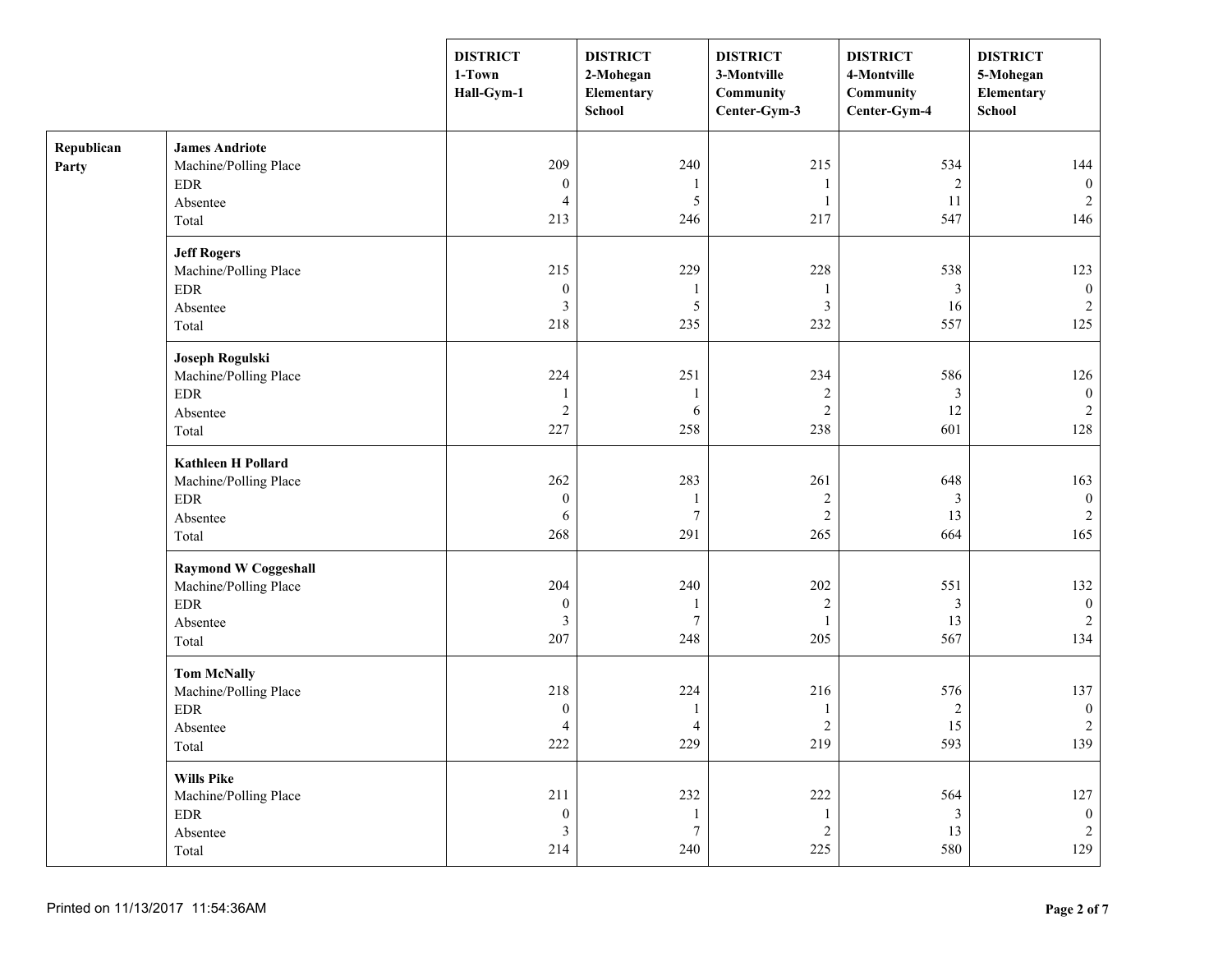| <b>DISTRICT</b><br>6-Town<br>Hall-Gym-6 |                                | Grand<br><b>Total for</b><br><b>Town</b> |
|-----------------------------------------|--------------------------------|------------------------------------------|
|                                         | 135                            | 1,477                                    |
|                                         | $\mathbf{1}$                   |                                          |
|                                         | $\overline{c}$                 | $\frac{5}{25}$                           |
|                                         | 138                            | 1,507                                    |
|                                         | 138                            | 1,471                                    |
|                                         | $\mathbf{1}$                   | 6                                        |
|                                         | $\overline{c}$                 | 31                                       |
|                                         | 141                            | 1,508                                    |
|                                         |                                |                                          |
|                                         | 154                            | 1,575<br>9                               |
|                                         | $\frac{2}{2}$                  | 26                                       |
|                                         | 158                            | 1,610                                    |
|                                         |                                |                                          |
|                                         | 161<br>$\overline{\mathbf{c}}$ | 1,778<br>8                               |
|                                         | $\overline{\mathbf{3}}$        | 33                                       |
|                                         | 166                            | 1,819                                    |
|                                         |                                |                                          |
|                                         | 140                            | 1,469                                    |
|                                         | $\mathbf{1}$<br>$\overline{c}$ | 7<br>28                                  |
|                                         | 143                            | 1,504                                    |
|                                         |                                |                                          |
|                                         | 133                            | 1,504                                    |
|                                         | $\frac{2}{3}$                  | 6<br>30                                  |
|                                         | 138                            | 1,540                                    |
|                                         |                                |                                          |
|                                         | 136                            | 1,492                                    |
|                                         | $\frac{2}{2}$                  | $\frac{7}{29}$                           |
|                                         | 140                            | 1,528                                    |
|                                         |                                |                                          |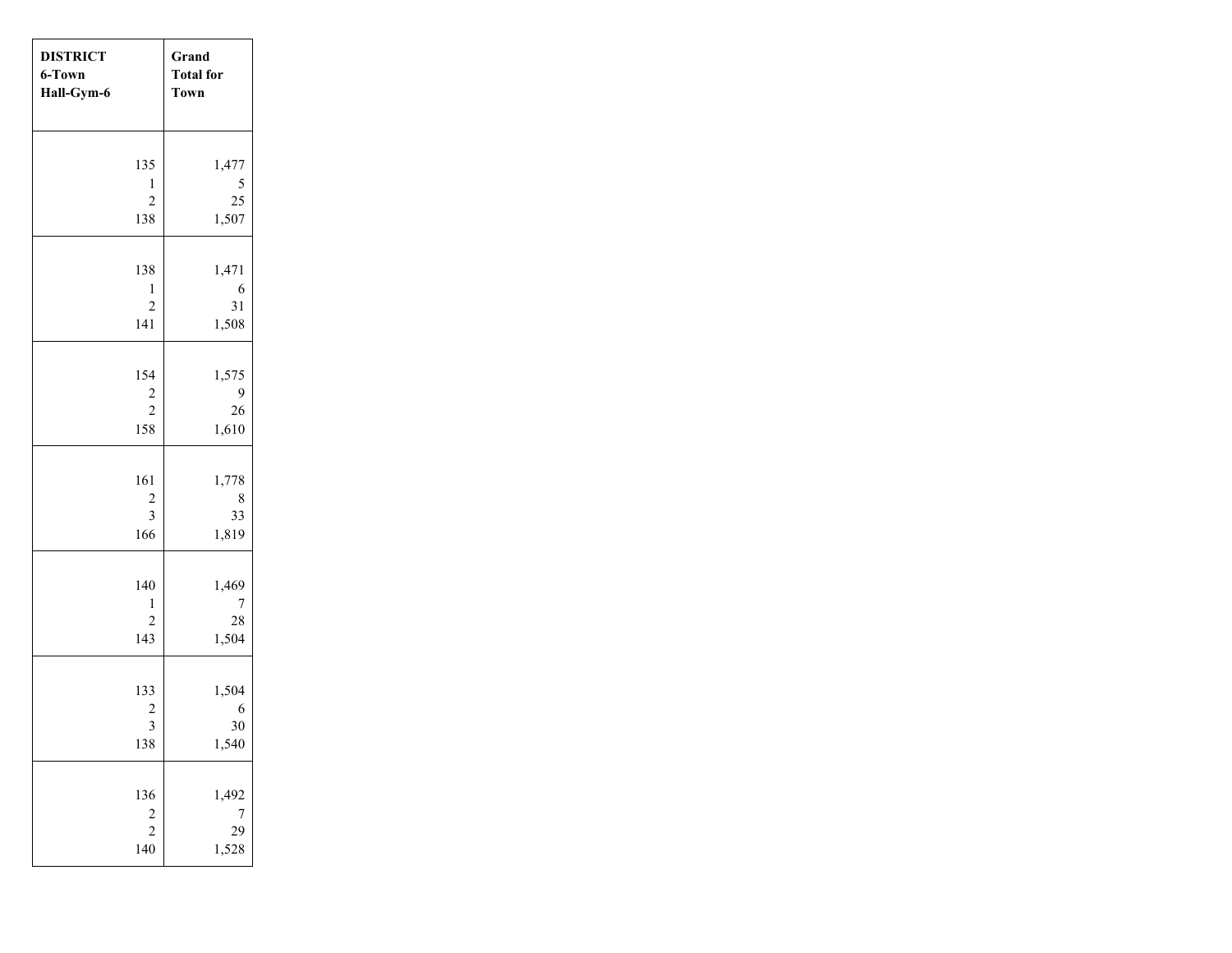| <b>OFFICE</b><br><b>Name of Candidate</b><br>Party |                                                                                         | <b>DISTRICT</b><br>1-Town<br>Hall-Gym-1 | <b>DISTRICT</b><br>2-Mohegan<br>Elementary<br><b>School</b> | <b>DISTRICT</b><br>3-Montville<br>Community<br>Center-Gym-3 | <b>DISTRICT</b><br>4-Montville<br>Community<br>Center-Gym-4 | <b>DISTRICT</b><br>5-Mohegan<br>Elementary<br><b>School</b> |
|----------------------------------------------------|-----------------------------------------------------------------------------------------|-----------------------------------------|-------------------------------------------------------------|-------------------------------------------------------------|-------------------------------------------------------------|-------------------------------------------------------------|
| <b>Board of Education</b>                          |                                                                                         |                                         |                                                             |                                                             |                                                             |                                                             |
| <b>Democratic</b><br>Party                         | <b>Monica Pomazon</b><br>Machine/Polling Place<br><b>EDR</b><br>Absentee<br>Total       | 220<br>1<br>$\,$ 8 $\,$<br>229          | 245<br>$\boldsymbol{0}$<br>$\mathfrak s$<br>250             | 237<br>1<br>$\mathfrak{Z}$<br>241                           | 570<br>-1<br>13<br>584                                      | 161<br>$\mathbf{0}$<br>$\mathbf{1}$<br>162                  |
|                                                    | <b>Sandra Berardy</b><br>Machine/Polling Place<br><b>EDR</b><br>Absentee<br>Total       | 221<br>1<br>9<br>231                    | 260<br>$\boldsymbol{0}$<br>$\overline{7}$<br>267            | 249<br>$\mathbf{1}$<br>$\overline{4}$<br>254                | 592<br>-1<br>10<br>603                                      | 167<br>$\mathbf{0}$<br>168                                  |
|                                                    | <b>Tara Crossley</b><br>Machine/Polling Place<br><b>EDR</b><br>Absentee<br>Total        | 221<br>1<br>$\,8\,$<br>230              | 231<br>$\boldsymbol{0}$<br>6<br>237                         | 238<br>1<br>$\sqrt{2}$<br>241                               | 557<br>$\boldsymbol{0}$<br>9<br>566                         | 153<br>$\overline{0}$<br>154                                |
| Republican<br>Party                                | Dana Ladyga<br>Machine/Polling Place<br><b>EDR</b><br>Absentee<br>Total                 | 257<br>$\boldsymbol{0}$<br>4<br>261     | 295<br>$\mathbf{1}$<br>$\,8\,$<br>304                       | 273<br>$\sqrt{2}$<br>5<br>280                               | 720<br>$\overline{4}$<br>16<br>740                          | 170<br>$\boldsymbol{0}$<br>$\sqrt{2}$<br>172                |
|                                                    | <b>Joseph Aquitante III</b><br>Machine/Polling Place<br><b>EDR</b><br>Absentee<br>Total | 232<br>$\boldsymbol{0}$<br>5<br>237     | 253<br>1<br>6<br>260                                        | 252<br>$\sqrt{2}$<br>$\mathfrak{Z}$<br>257                  | 601<br>$\mathfrak{Z}$<br>14<br>618                          | 139<br>$\mathbf{0}$<br>$\overline{2}$<br>141                |
|                                                    | <b>Steven Loiler</b><br>Machine/Polling Place<br><b>EDR</b><br>Absentee<br>Total        | 247<br>$\mathbf{0}$<br>4<br>251         | 267<br>1<br>$\boldsymbol{7}$<br>275                         | 260<br>1<br>$\overline{4}$<br>265                           | 663<br>3<br>17<br>683                                       | 147<br>$\overline{0}$<br>$\sqrt{2}$<br>149                  |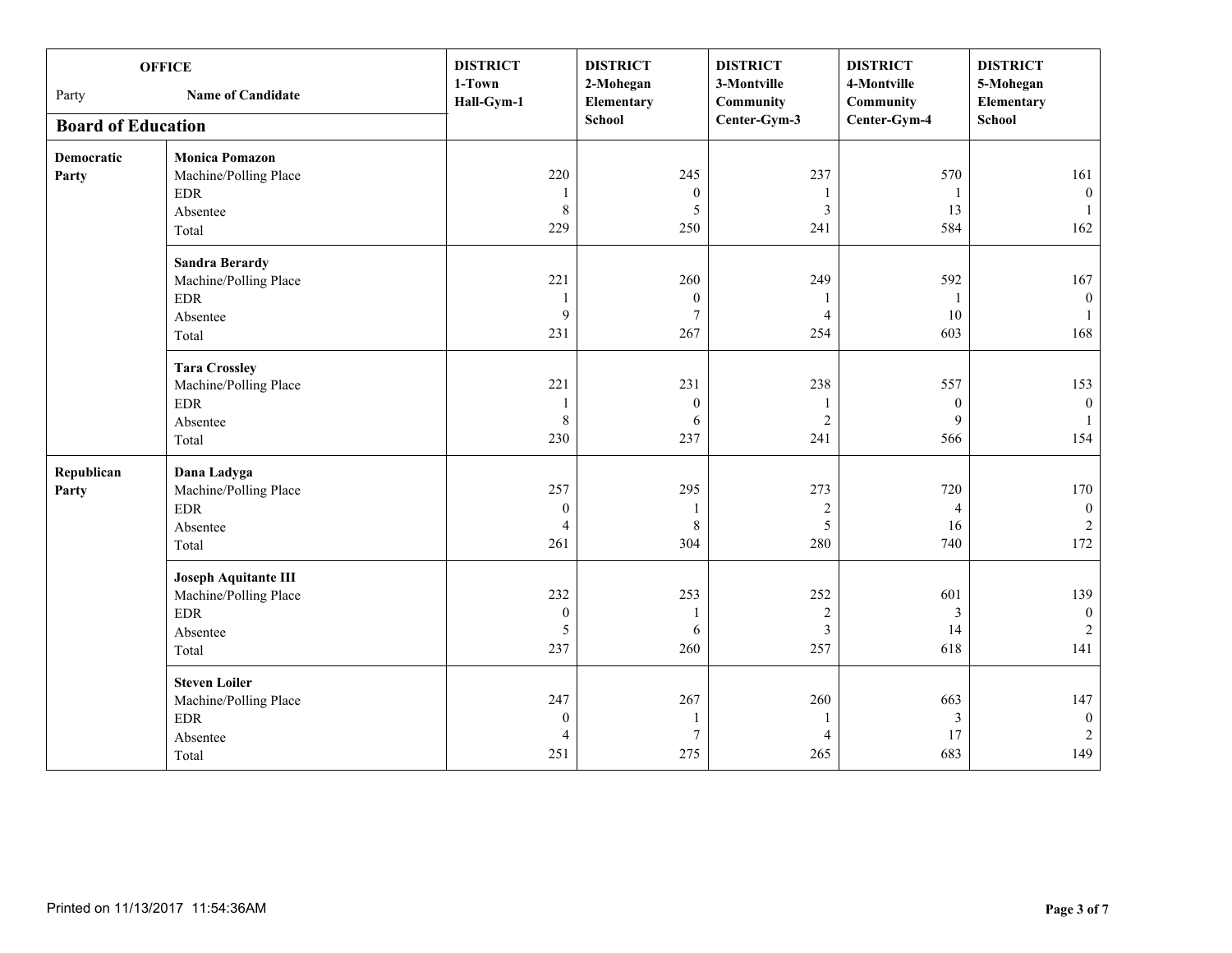| <b>DISTRICT</b>             | Grand                     |
|-----------------------------|---------------------------|
| 6-Town                      | <b>Total</b> for          |
| Hall-Gym-6                  | <b>Town</b>               |
| 137                         | 1,570                     |
| $\overline{\mathbf{c}}$     | 5                         |
| $\overline{4}$              | 34                        |
| 143                         | 1,609                     |
| 145                         | 1,634                     |
| $\mathbf{1}$                | $\overline{4}$            |
| $\overline{c}$              | 33                        |
| 148                         | 1,671                     |
| 143                         | 1,543                     |
| $\overline{\mathbf{c}}$     | $\overline{4}$            |
| $\overline{4}$              | 30                        |
| 149                         | 1,577                     |
| 169<br>$\frac{2}{4}$<br>175 | 1,884<br>9<br>39<br>1,932 |
| 141                         | 1,618                     |
| $\overline{\mathbf{c}}$     | 8                         |
| $\overline{4}$              | 34                        |
| 147                         | 1,660                     |
| 164                         | 1,748                     |
| $\overline{\mathbf{c}}$     | 7                         |
| $\overline{\mathbf{3}}$     | 37                        |
| 169                         | 1,792                     |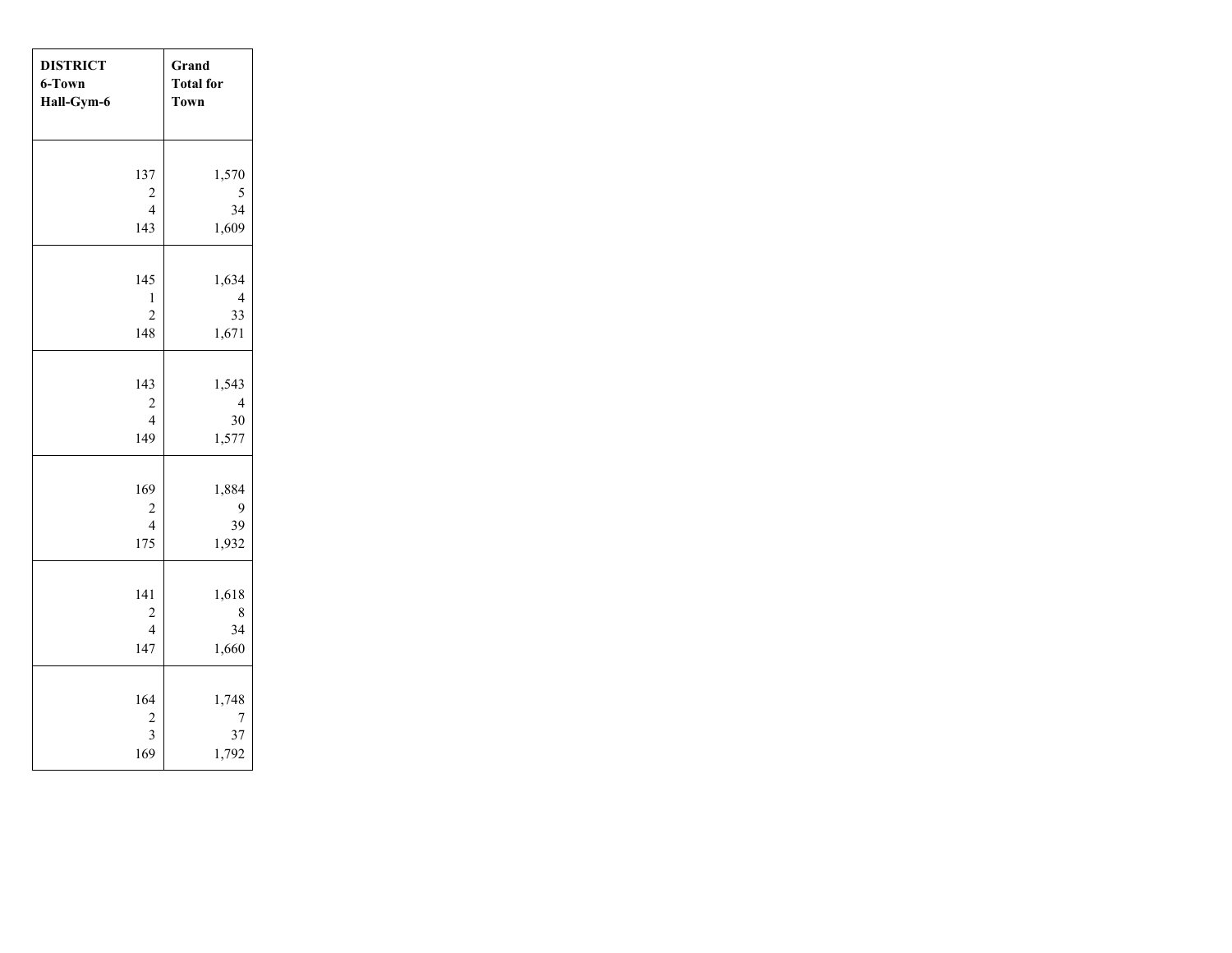| <b>OFFICE</b><br>Party<br><b>Name of Candidate</b><br><b>Board of Assessment Appeals</b> |                                                                                  | <b>DISTRICT</b><br>1-Town<br>Hall-Gym-1 | <b>DISTRICT</b><br>2-Mohegan<br>Elementary<br>School | <b>DISTRICT</b><br>3-Montville<br>Community<br>Center-Gym-3 | <b>DISTRICT</b><br>4-Montville<br>Community<br>Center-Gym-4 | <b>DISTRICT</b><br>5-Mohegan<br>Elementary<br><b>School</b> |
|------------------------------------------------------------------------------------------|----------------------------------------------------------------------------------|-----------------------------------------|------------------------------------------------------|-------------------------------------------------------------|-------------------------------------------------------------|-------------------------------------------------------------|
| Democratic<br>Party                                                                      | <b>Gary M Murphy</b><br>Machine/Polling Place<br><b>EDR</b><br>Absentee<br>Total | 188<br>196                              | 230<br>$\mathbf{0}$<br>4<br>234                      | 224<br>228                                                  | 550<br>11<br>562                                            | 149<br>$\theta$<br>150                                      |
| Republican<br>Party                                                                      | <b>Wills Pike</b><br>Machine/Polling Place<br><b>EDR</b><br>Absentee<br>Total    | 198<br>$\Omega$<br>4<br>202             | 208<br>$\overline{ }$<br>216                         | 194<br>198                                                  | 503<br>11<br>517                                            | 114<br>$\mathbf{0}$<br>116                                  |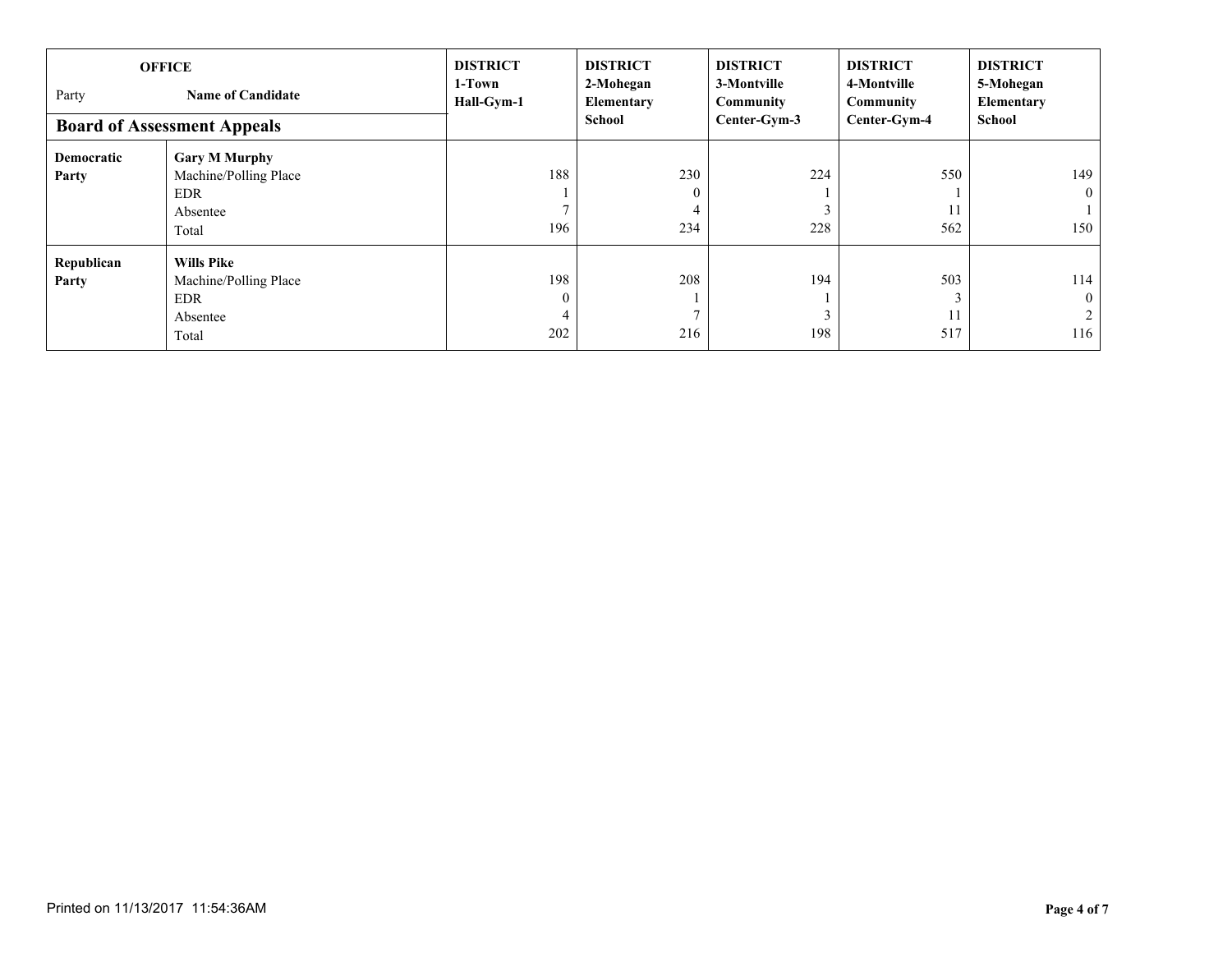| <b>DISTRICT</b><br>6-Town<br>Hall-Gym-6 | Grand<br><b>Total for</b><br><b>Town</b>         |
|-----------------------------------------|--------------------------------------------------|
| 130<br>135                              | 1,471<br>4<br>1<br>$\overline{4}$<br>30<br>1,505 |
| 120<br>122                              | 1,337<br>6<br>1<br>28<br>1<br>1,371              |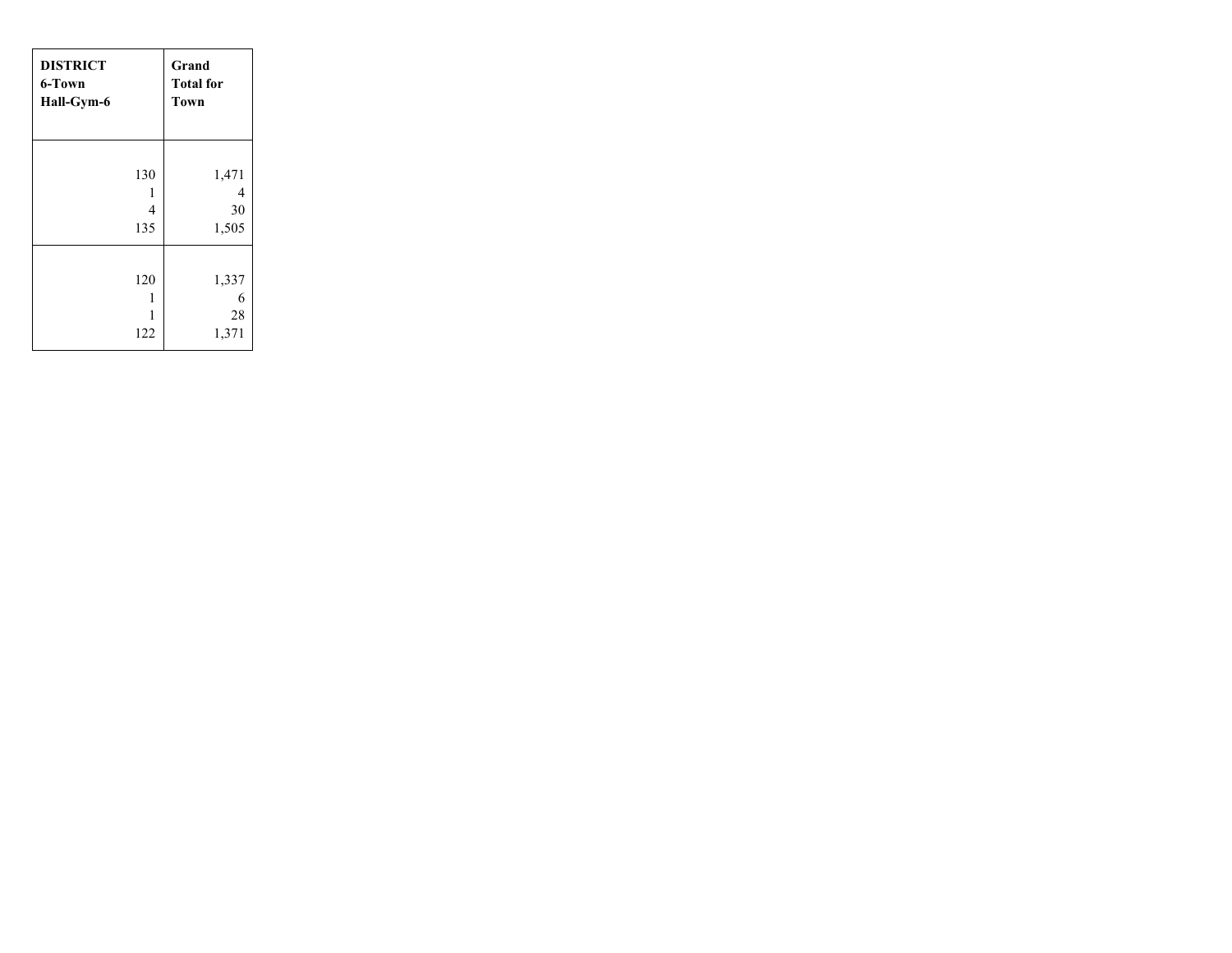| <b>OFFICE</b>                     |                        | <b>DISTRICT</b>      | <b>DISTRICT</b>         | <b>DISTRICT</b>          | <b>DISTRICT</b>          | <b>DISTRICT</b>         |
|-----------------------------------|------------------------|----------------------|-------------------------|--------------------------|--------------------------|-------------------------|
| Party<br><b>Name of Candidate</b> |                        | 1-Town<br>Hall-Gym-1 | 2-Mohegan<br>Elementary | 3-Montville<br>Community | 4-Montville<br>Community | 5-Mohegan<br>Elementary |
| <b>Zoning Board of Appeals</b>    |                        |                      | School                  | Center-Gym-3             | Center-Gym-4             | <b>School</b>           |
| <b>Democratic</b>                 | <b>John MacNeil</b>    |                      |                         |                          |                          |                         |
| Party                             | Machine/Polling Place  | 230                  | 242                     | 244                      | 584                      | 168                     |
|                                   | <b>EDR</b>             |                      | $\mathbf{0}$            |                          | $\theta$                 | $\theta$                |
|                                   | Absentee               | 8                    | 6                       | <sub>t</sub>             | 13                       |                         |
|                                   | Total                  | 239                  | 248                     | 251                      | 597                      | 169                     |
| Republican                        | <b>Robert Yuchniuk</b> |                      |                         |                          |                          |                         |
| Party                             | Machine/Polling Place  | 254                  | 291                     | 286                      | 712                      | 160                     |
|                                   | <b>EDR</b>             |                      |                         |                          |                          | $\mathbf{0}$            |
|                                   | Absentee               |                      | 9                       |                          | 16                       |                         |
|                                   | Total                  | 262                  | 301                     | 290                      | 732                      | 162                     |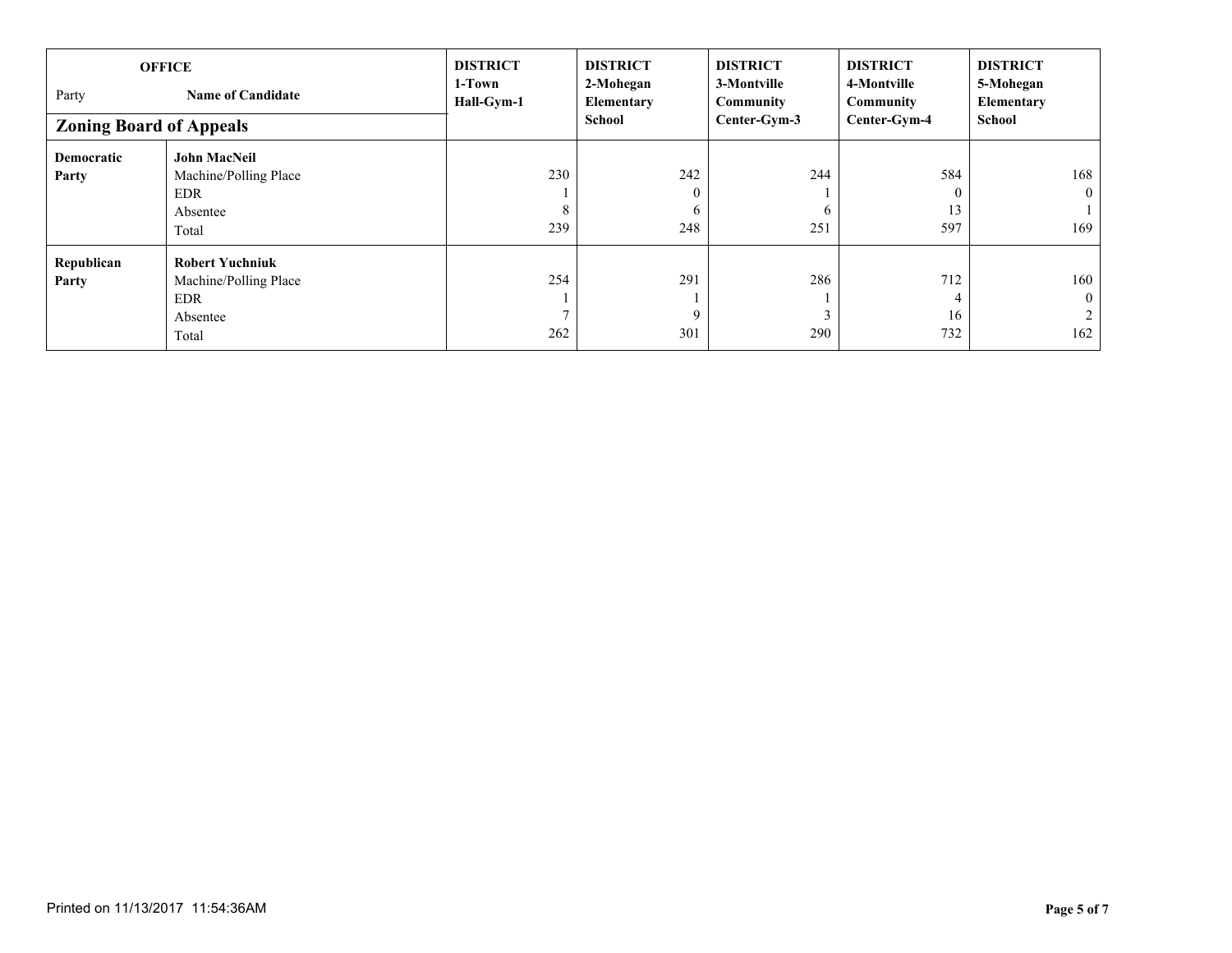| <b>DISTRICT</b>             | Grand                     |
|-----------------------------|---------------------------|
| 6-Town                      | <b>Total for</b>          |
| Hall-Gym-6                  | Town                      |
| 145                         | 1,613                     |
| 1                           | 3                         |
| $\overline{4}$              | 38                        |
| 150                         | 1,654                     |
| 158<br>$\frac{2}{2}$<br>162 | 1,861<br>9<br>39<br>1,909 |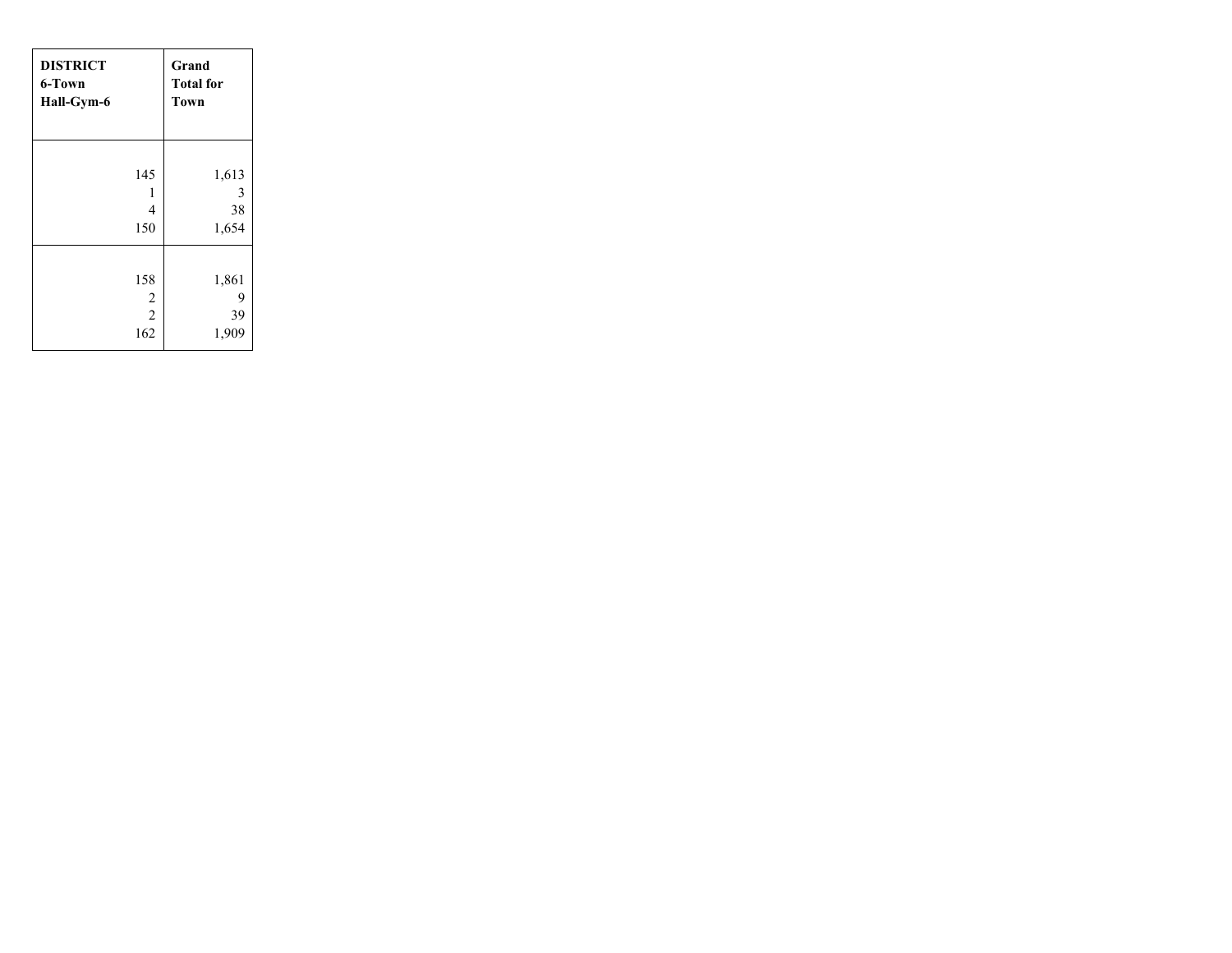| <b>STATS</b>                                                                    | <b>DISTRICT</b> | <b>DISTRICT</b>   | <b>DISTRICT</b> | <b>DISTRICT</b> | <b>DISTRICT</b>   | <b>DISTRICT</b> | Grand                       |
|---------------------------------------------------------------------------------|-----------------|-------------------|-----------------|-----------------|-------------------|-----------------|-----------------------------|
|                                                                                 | 1-Town          | 2-Mohegan         | 3-Montville     | 4-Montville     | 5-Mohegan         | 6-Town          | <b>Total for</b>            |
|                                                                                 | Hall-Gvm-1      | <b>Elementary</b> | Community       | Community       | <b>Elementary</b> | Hall-Gym-6      | <b>Towns</b>                |
| No.of Names on Registry<br>No. Checked as Having Voted<br>No.of Overseas Voters | 1,214<br>415    | 1,674<br>472      | .423<br>444     | 3,609<br>.128   | 1.116<br>283      | 970<br>270      | 10.006<br>3,012<br>$\Omega$ |

| <b>STATS</b>                    | <b>DISTRICT</b><br>1-Town<br>Hall-Gym-1 | <b>DISTRICT</b><br>2-Mohegan<br>Elementary | <b>DISTRICT</b><br>3-Montville<br>Community | <b>DISTRICT</b><br>4-Montville<br>Community | <b>DISTRICT</b><br>5-Mohegan<br><b>Elementary</b> | <b>DISTRICT</b><br>6-Town<br>Hall-Gym-6 | Grand<br><b>Total for</b><br><b>Towns</b> |
|---------------------------------|-----------------------------------------|--------------------------------------------|---------------------------------------------|---------------------------------------------|---------------------------------------------------|-----------------------------------------|-------------------------------------------|
| Machine/Polling Place Total     | 403                                     | 459                                        | 435                                         | ,101                                        | 280                                               | 261                                     | 2,939                                     |
| Absentee Total                  | 11                                      | 12                                         |                                             | 23                                          |                                                   |                                         | 62                                        |
| Election Day Registration (EDR) |                                         |                                            |                                             |                                             |                                                   |                                         |                                           |
| <b>Total Votes</b>              | 415                                     | 472                                        | 444                                         | 1,128                                       | 283                                               | 270                                     | 3,012                                     |